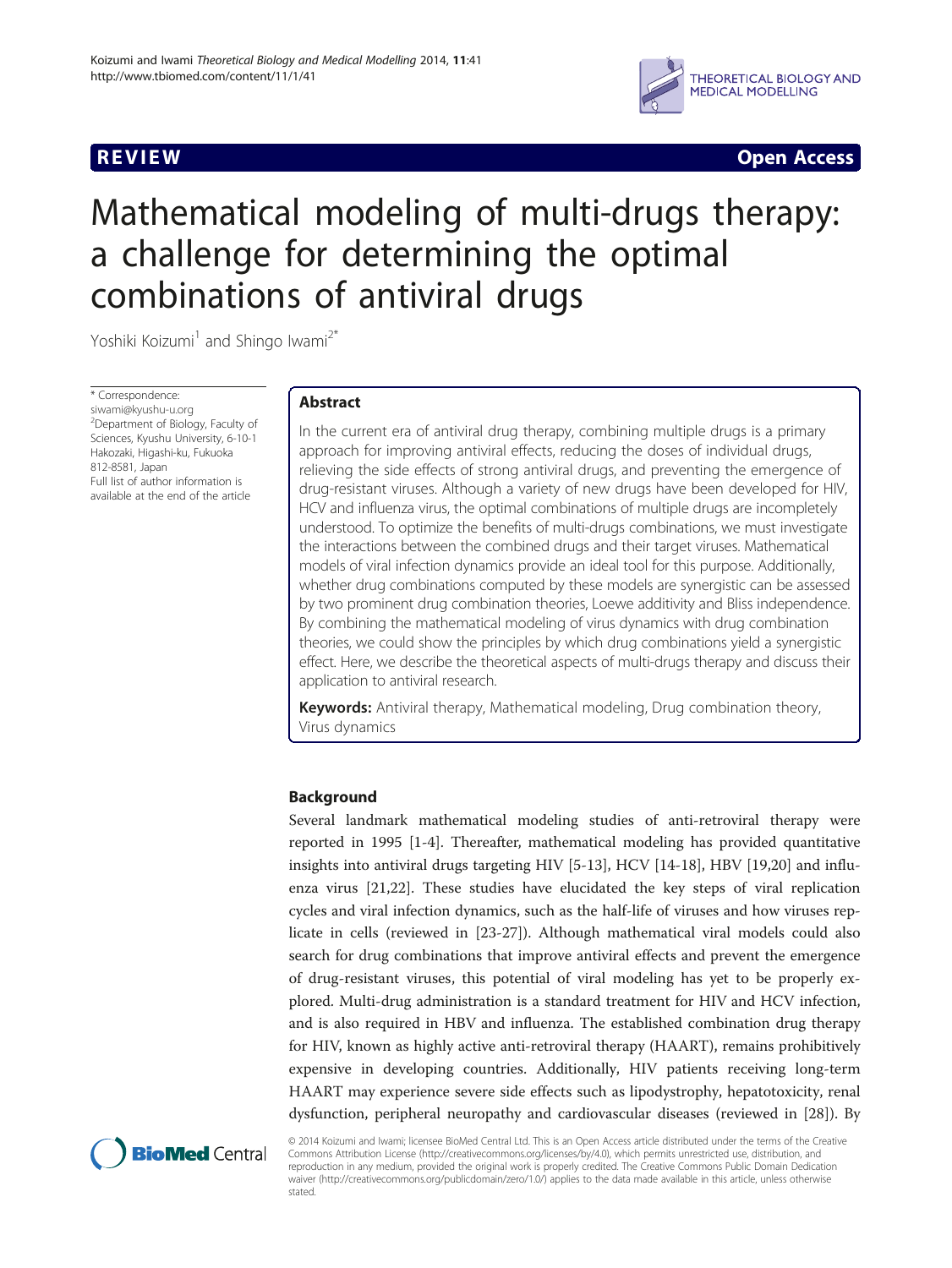<span id="page-1-0"></span>optimizing drug combinations, we could reduce the doses of individual drugs, thereby lowering the cost of treatment, reducing side effects, enhancing the antiviral effects and reducing the risk of drug-resistant viruses.

To accelerate the above benefits of drug combinations, we need to know whether or not a drug combination exerts a synergistic effect (reviewed in [\[29,30\]](#page-8-0)). A nonsynergistic drug combination requires a larger than expected dose to achieve a regular antiviral effect. Although multi-drug therapy is standard practice, the complexity of the combined drugs' responses is improperly understood, and rendered counter-intuitive by drug absorption, distribution, metabolism, and excretion through drug transporters [[28\]](#page-8-0). To overcome these difficulties, comprehensive trials (or experiments) of various combinations and doses of drugs have been required. The combined effect has been investigated by empirical methods such as Loewe additivity [\[29,31\]](#page-8-0) and Bliss independence [\[29,32\]](#page-8-0). Both theories have evolved from pharmacological research, and are used to classify combination effects as synergistic, additive or antagonistic [[29](#page-8-0),[33](#page-8-0),[34](#page-8-0)]. These empirical frameworks have become widely accepted in pharmacology and have provided quantitative insight into drug combinations. However, because their underlying mechanics are unknown, the frameworks cannot provide reasons for a given combination effect (e.g. why is this drug combination additive, whereas that combination is antagonistic?). Showing the mechanisms of drug combination effects is expected to remarkably advance the development of multicomponent therapeutics. Thus, in addition to judging drug combination effects, knowledge of the mechanism is crucial to fundamental antiviral research.

Here we discuss two primary concepts of drug combination theory: Loewe additivity and Bliss independence. We apply these models to viral replication in a host cell, and discuss their utility for understanding two-drug interactions and viral dynamics. Finally, we discuss how drug combination theory might be applied to cancer chemotherapies and antiviral therapies. Combining mathematical models of viral replication with drug combination theory, we can establish an efficient framework for optimizing drug combinations.

# Basic drug combination theory: Loewe additivity

Loewe additivity is regarded as a primary criterion for evaluating drug combination effects [[29\]](#page-8-0). To conceptualize Loewe additivity, let us consider the simplest situation, in which a combination of drugs A and B has a synergistic, additive or antagonistic effect. If the effect is additive, the Loewe additivity is defined as [\[31](#page-8-0)]:

$$
\frac{C_A^*}{C_A} + \frac{C_B^*}{C_B} = 1,\tag{1}
$$

where  $c_A^*$  and  $c_B^*$  are the concentrations of drugs A and B respectively in the combined dose, and  $C_A$  and  $C_B$  are the respective concentrations of drugs A and B that produce the same effect as the drug combination. That is, the Loewe additivity specifies the concentration ratio of a single drug and its combination with another drug. Note that Loewe additivity assumes that two drugs target the same molecule or pathway. If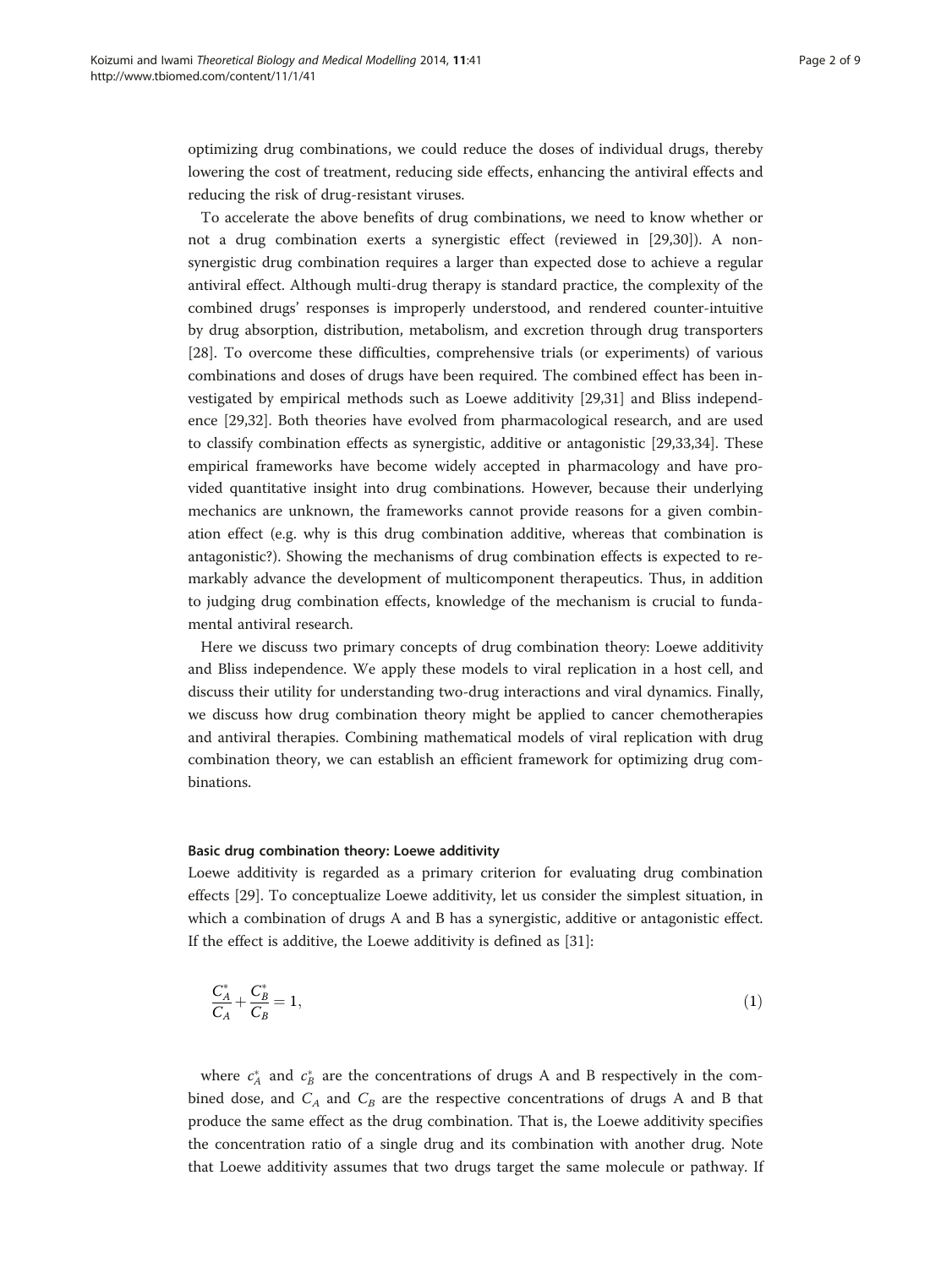<span id="page-2-0"></span>two drugs do not mutually interact, they can be related through the combination index (CI) based on the mass action law derived by Chou and Talalay [[35\]](#page-8-0):

$$
CI = \frac{C_A^*}{C_A} + \frac{C_B^*}{C_B},\tag{2}
$$

where the right hand side of Eq. (2) is identical to the left side of Eq. ([1](#page-1-0)). When  $CI < 1$ , the relationship is synergetic, when  $CI = 1$ , it is additive, and when  $CI > 1$ , it is antagonistic. For example, suppose that 4  $\mu$ M of drug A and 5  $\mu$ M of drug B exert the same effect as a combination of 1  $\mu$ M of A and 2  $\mu$ M of B. Substituting these concentrations into Eq. (2), we obtain  $CI = 0.65$  (=1/4 + 2/5 < 1), implying that the drug combination is synergistic. Note that the CI does not express the extent of synergy or antagonism; it is merely a criterion that separates the two behaviors without quantifying them.

To evaluate a drug combination effect by the CI, we require dose–response curves of drugs A and B, from which we can determine  $c_A^*$  and  $c_B^*$ . The effect of a single drug E is modeled by the Hill function as follows:

$$
E = E_{max} \frac{c^h}{c^h + IC_{50}^h},\tag{3}
$$

where  $E_{max}$  is the maximum effect, c is the drug concentration, h is the Hill coefficient that determines the steepness of the dose–response curve, and  $IC_{50}$  is the concentration at which  $E$  exerts 50% of its maximum effect. Substituting Eq. (3) into Eq. ([1](#page-1-0)) and rearranging in the case of  $E_{max} = 1$ , we obtain:

$$
\frac{C_A^*}{IC_{50_A} \left(\frac{E}{1-E}\right)^{\frac{1}{n_A}}} + \frac{C_B^*}{IC_{50_B} \left(\frac{E}{1-E}\right)^{\frac{1}{n_B}}} = 1. \tag{4}
$$

Numerically solving Eq.  $(4)$  for E, we can predict the additive effect at any drug concentrations  $c_A^*$  and  $c_B^*$  [[35,36\]](#page-8-0). The following section explains an example of applying Loewe additivity to estimate rational drug combinations and optimal doses.

# Application of Loewe additivity for estimating rational drug combinations and optimal doses

We here explain the usefulness of combining the Loewe additivity with mathematical modeling of hepatitis C virus (HCV) replication. The aim is to optimize the antiviral drug combination. Combining multiple drugs such as interferon-α and ribavirin is a standard therapy for enhancing the antiviral effects and reducing the risk of drugresistant viruses. However, the conventional anti-HCV drugs fail to eradicate HCV genotype 1 in about 40% patients and may cause severe side effects. To overcome these problems, researchers have developed and administered direct acting antiviral (DAA) drugs that target viral-specific proteins such as viral proteases, as adjuncts to conventional anti-HCV drugs. To understand the principle behind optimal drug combinations and doses, we focused on the essential features of HCV replication and the mechanisms of the antiviral drugs (Figure [1](#page-3-0)A). Using previous mathematical models of HCV replication in a host cell [\[37-40](#page-8-0)], a modified mathematical model accounting for the mechanisms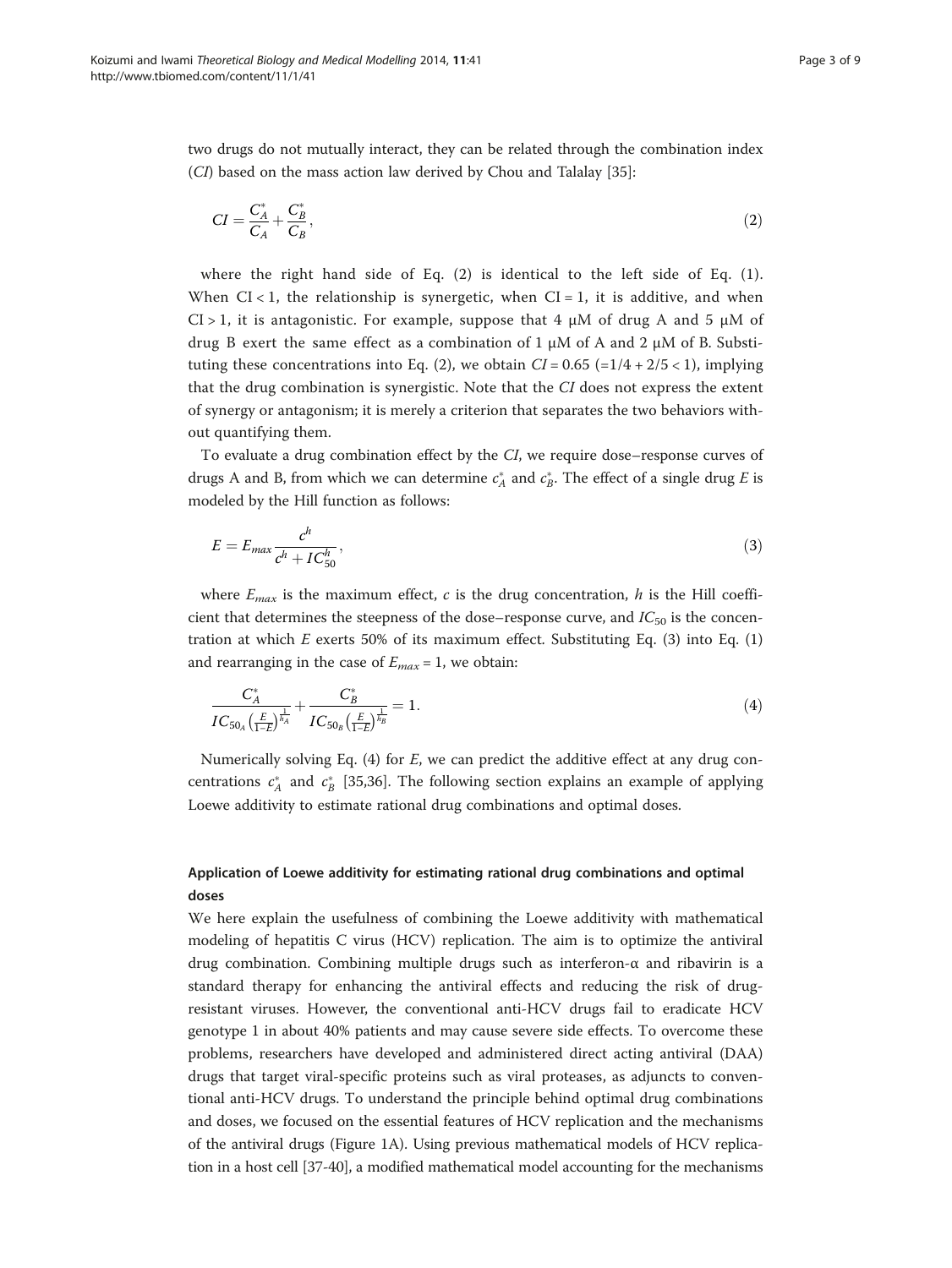<span id="page-3-0"></span>

of drug actions would quantitatively simulate the anti-HCV effects at any dose of a drug combination. The effects of the drug combination at specific doses could then be evaluated by the Loewe additivity. In this way, we could estimate the synergistic dose point of a drug combination that enhances the anti-HCV effects (Figure 1B). The above analysis could predict the optimal drug combination that both reduces the total dose of each drug and enhances their anti-HCV effects.

# The alternative drug combination theory: Bliss independence

Bliss independence is the other major criterion for clarifying drug combination effects [[32\]](#page-8-0). Bliss independence defines the expectation of a combined drug effect, calculated by multiplying the probabilities of the individual drugs. It assumes that each drug independently targets a different stage of viral replication via a different mechanism, with no interaction between the drug actions. Bliss independence expresses the unaffected probability of a two-drug combination  $U_{AB}$  as the product of the unaffected probabilities  $U_A$  and  $U_B$  of drugs A and B:

$$
U_{AB} = U_A \times U_B. \tag{5}
$$

Intuitively, Eq. (5) implies that targets bypassed by drug A will be intercepted by drug B. The total probability of missed targets is obtained by multiplying the probabilities of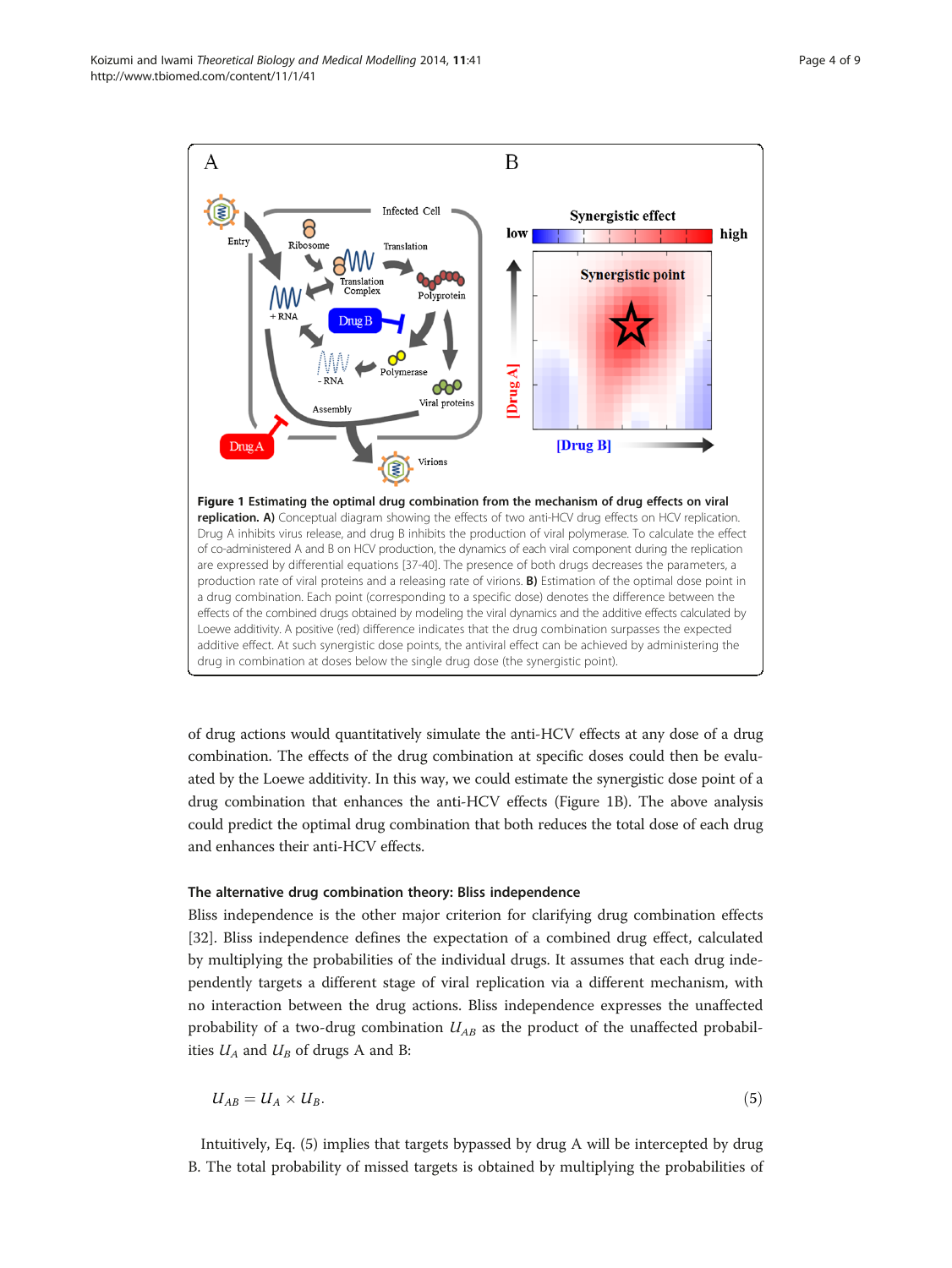the unaffected targets. Substituting U by  $1 - P$ , where P denotes the probability of an intercepted target, Eq. [\(5](#page-3-0)) can be expressed as  $(1 - P_{AB}) = (1 - P_A) \times (1 - P_B)$ , or

$$
P_{AB} = P_A + P_B - P_A P_B. \tag{6}
$$

If the combined effect of the single drug doses is consistent with Eq. (6), this drug combination is evaluated as additive according to the Bliss independence measure. For instance, suppose that drugs A and B exhibit 50% and 60% inhibition, respectively. The Bliss independence predicts that drugs A and B will exert a combined inhibitory effect of 80%, calculated as  $P_{AB} = 0.5 + 0.6 - 0.5 \times 0.6 = 0.8$ .

Unlike the Loewe additivity, the Bliss independence can evaluate the effect of a drug combination without requiring dose–response curves of the single drugs. If we attempt to assess a drug combination by the Loewe additivity, we must measure the effects at several single doses for constructing the dose–response curve. In contrast, the Bliss independence can assess the effects of a drug combination from a single point. Thus, the Bliss independence is useful if experimental data are limited. Additionally, in specific cases, the Bliss independence and Loewe additivity can be rendered equivalent using the Hill function Eq. [\(3](#page-2-0)) [[41\]](#page-8-0). The following section explains an example of applying Bliss independence to quantifying the antiviral effects of intrinsic factors on HIV replication.

# Quantifying the antiviral effects of APOBEC3G on HIV replication by Bliss independence

The Bliss independence measure can predict antiviral effects as well as evaluate drug combinations. To illustrate this idea, we estimate the anti-HIV effect of a well-known antiviral host factor by Bliss independence [[42\]](#page-8-0). Apolipoprotein B mRNA editing enzyme catalytic polypeptide-like 3G (APOBEC3G) suppresses HIV replication in cells by two main mechanisms: (1) inhibiting viral reverse transcriptase and (2) mutating cytidine (C) to uracil (U) in viral DNA by cytidine deaminase activity (Figure [2A](#page-5-0)). Although the anti-HIV effect of reverse transcriptase inhibition can be measured using a mutated APOBEC3G (with its C-to-U activity removed) (Figure [2A](#page-5-0)), the extent to which the mutation itself inhibits HIV replication cannot be experimentally determined. To quantify the anti-HIV effect of C-to-U mutation by APOBEC 3G, we can use Bliss independence to model the unaffected fractions of viral infectivity of wildtype (WT) and mutant APOBEC3G, denoted  $f_{WT}$  and  $f_{CI}$  respectively, in terms of the unaffected fractions of viral infectivity by reverse transcription inhibition and C-to-U mutation,  $f_{RT}$  and  $f_{Mu}$ , as follows:

$$
f_{WT}(x) = f_{RT}(x) \times f_{Mu}(x) = \left(1 - \frac{x^{h_{RT}}}{x^{h_{RT}} + IC_{50_{RT}}^{h_{RT}}}\right) \times \left(1 - \frac{x^{h_{Mu}}}{x^{h_{Mu}} + IC_{50_{Mu}}^{h_{Mu}}}\right),
$$

and

$$
f_{CI}(x) = f_{RT}(x) = \left(1 - \frac{x^{h_{RT}}}{x^{h_{RT}} + IC_{50_{RT}}^{h_{RT}}}\right),\,
$$

where x is the expression level of APOBEC3G,  $h_{RT}$  and  $h_{Mu}$  are Hill coefficients, and  $IC_{50_{RT}}$  and  $IC_{50_{Mu}}$  are the expression levels required to achieve 50% inhibition by reverse transcription inhibition and C-to-U mutation, respectively. We estimated 4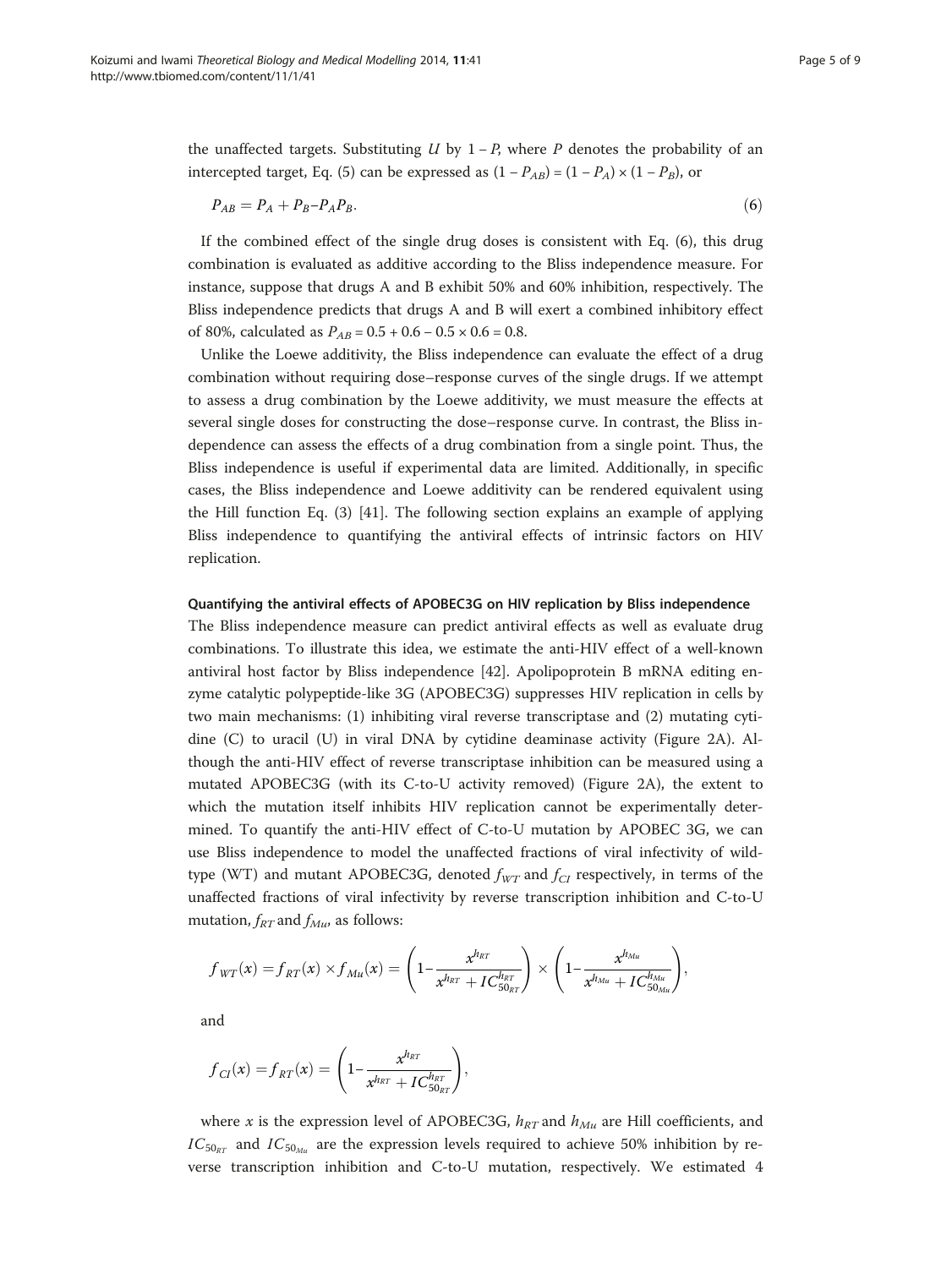<span id="page-5-0"></span>

parameters ( $h_{RT}$ ,  $h_{Mu}$ ,  $IC_{50_{RT}}$ , and  $IC_{50_{Mu}}$ ) by fitting to experimental data of WT and mutated APOBEC3G (Figure 2B). Thus, the anti-HIV effect of C-to-U mutation by APOBEC3G can be quantitatively estimated by a Bliss independence-based modeling approach.

# Potential applications of drug combination theory

The Loewe additivity and Bliss independence form the basis of sophisticated protocols for assessing drug combinations, especially in cancer-targeted chemotherapy [[33](#page-8-0),[34](#page-8-0)]. Research on biological network systems, as well as the biochemical characteristics of drugs, has also unraveled the mechanisms by which drug combinations produce synergistic effects (reviewed in [[41,43](#page-8-0)-[45\]](#page-8-0)). Such research is important because (1) it facilitates rational drug discovery and (2) it predicts unknown connectivities in biological networks. Regarding the first point, the effects of a developing drug combined with conventional drugs are maximized by investigating biological networks, and rational drug targets are decided. For example, using computational modeling of cancer signaling networks and animal experiments, Kirouac *et al.* [[46\]](#page-8-0) identified the optimal inhibitor combination for suppressing the growth of ERBB2-amplified breast cancer. They adopted Bliss independence as a synergy criterion. Supplementing this computational approach with experimental data is useful for developing theoretically effective novel drugs. Regarding point (2), the biological networks of signaling pathways constructed by various components can be predicted from the dose–response shapes of drug combinations (reviewed in [\[47](#page-8-0)]). Lehar et al. [\[48\]](#page-8-0) used several drug combination criteria, including Loewe additivity and Bliss independence, to connect biological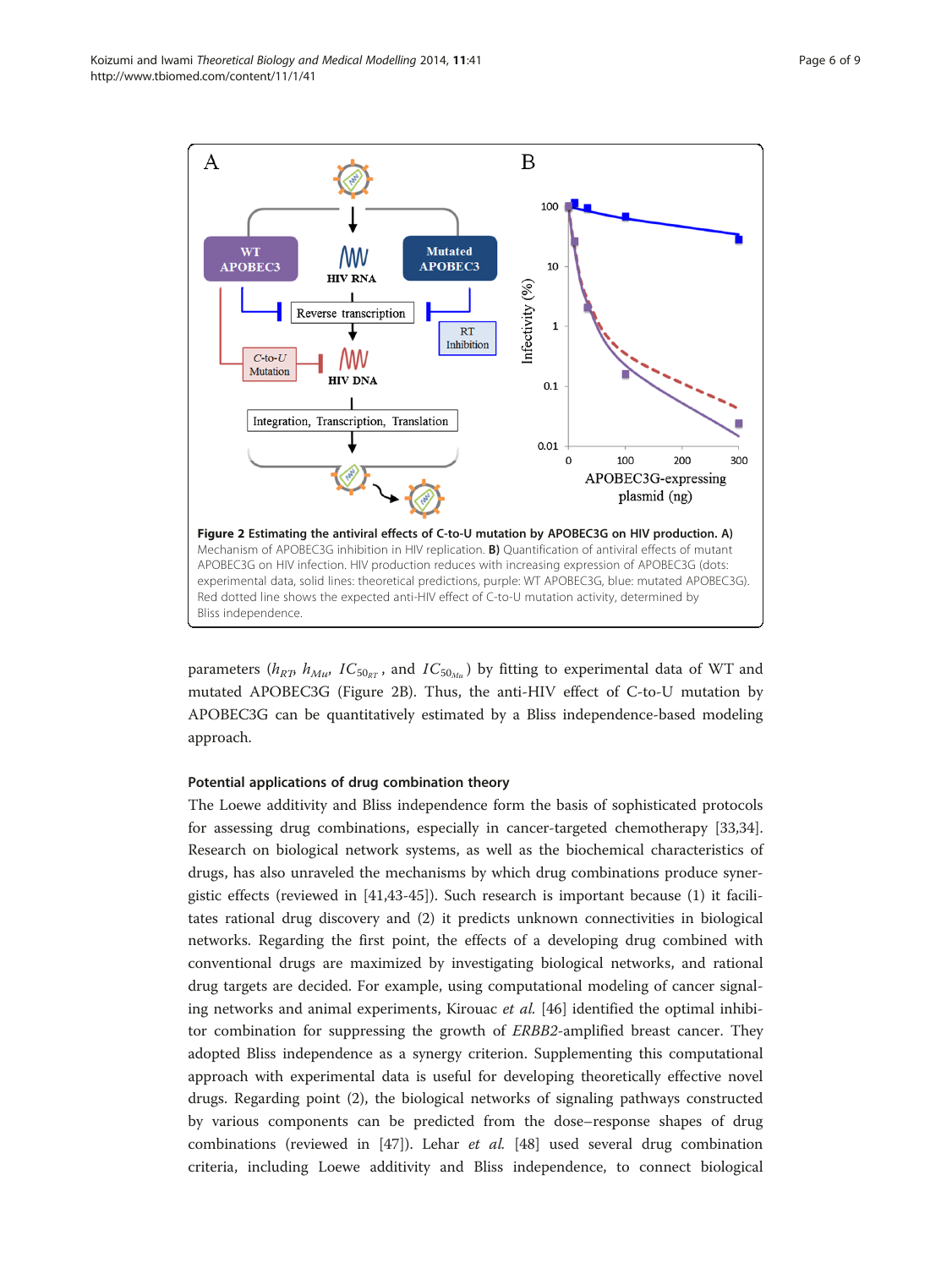components from the results of cellular responses to chemical combinations. This approach assumes that the dose–response shape of a drug combination depends on how drug targets are connected in a biological system.

The above research potentially benefits not only cancer chemotherapy, but also antiviral therapy development. For instance, Owens et al. [\[49\]](#page-8-0) showed how HCV replication responds to chemical combinations that inhibit some enzymes involved in the sterol biosynthesis pathway. Supplementing computational simulation with in vitro experiments, they identified a rational inhibitor combination as a novel drug candidate. Mathematical models of HCV dynamics during drug therapy have also been investigated at the intracellular level [\[18\]](#page-7-0), the intercellular level [\[14-17,](#page-7-0)[50,51](#page-8-0)], and on a scale encompassing both levels [[51](#page-8-0)-[54](#page-8-0)]. These studies have quantitatively elucidated the properties of anti-HCV drugs such as interferon and protease inhibitors. Furthermore, by inputting clinical data to a mathematical model of HCV dynamics, Rong et al. [[55](#page-8-0)] derived a mechanism by which drug-resistant viruses can rapidly emerge during single-drug therapy. Applying drug combination theories to these studies, mathematical models of HCV dynamics could be used to optimize the anti-HCV drug dosage and combination, thereby enhancing the anti-viral effect and reducing the risk of drug-resistant viruses (Figure 3).

# Conclusion

We have reviewed two major drug combination theories, Loewe additivity and Bliss independence, and discussed how combining these theories with mathematical modeling of viral dynamics might assist antiviral drug therapy. In addition, we have proposed an efficient framework for optimizing drug combinations and quantifying the anti-viral effect. Based on previous studies of computational virology, the integration of drug combination theory and dynamic modeling is a new approach with great potential for showing viral responses to drug combinations, and accelerating novel antiviral drug discovery.

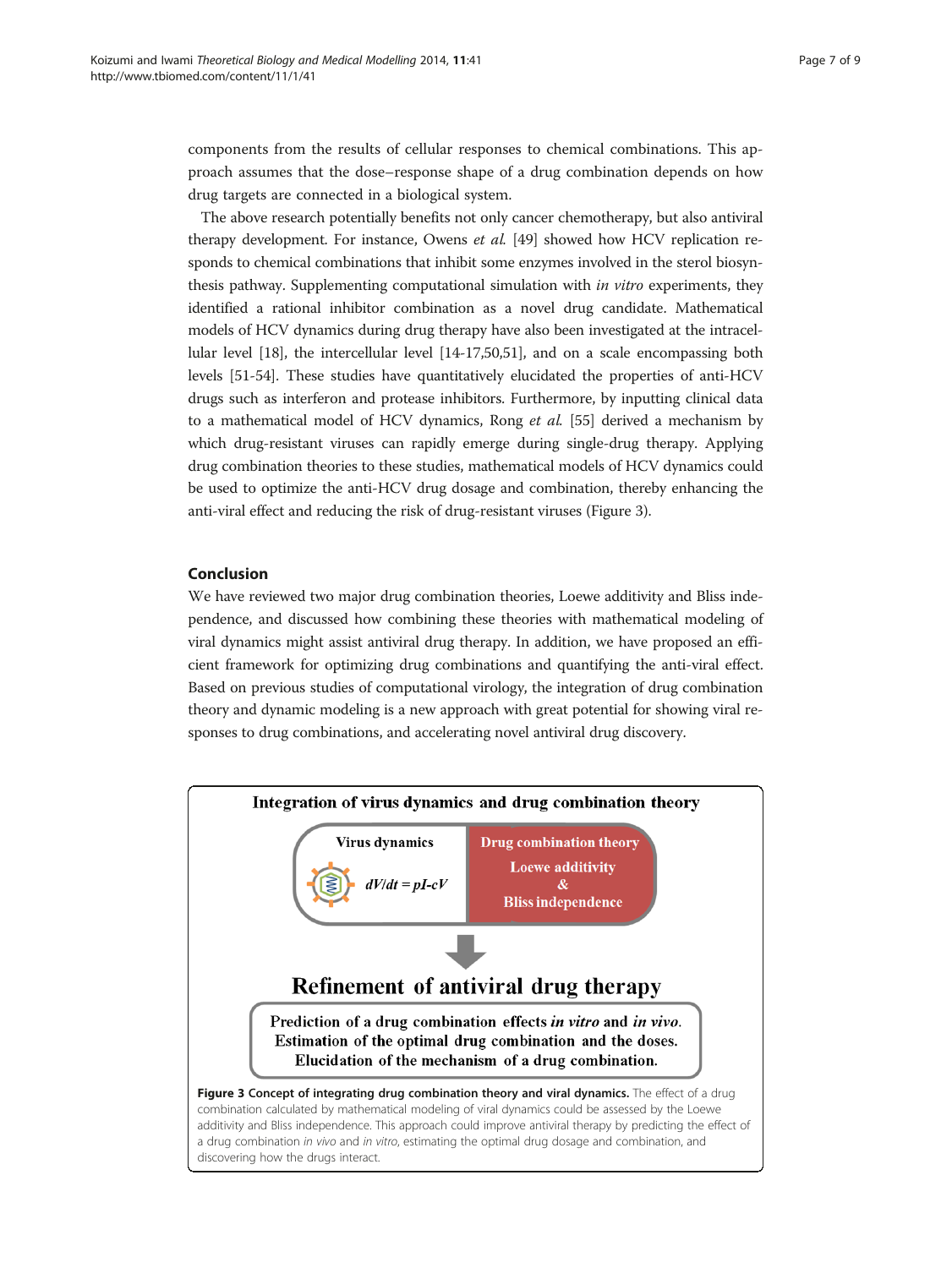#### <span id="page-7-0"></span>Competing interests

The authors declare that they have no competing interests.

### Authors' contributions

Conceived and designed the study: YK SI. Wrote the paper: YK SI. Both authors read and approved the final manuscript.

# Acknowledgments

This research is partly supported by a Grants-in-Aid for Young Scientists B25800092 (to S.I.) from the Japan Society for the Promotion of Science (JSPS); the Kyushu University Interdisciplinary Programs in Education and Projects in Research Development (to S.I.); the Aihara Innovative Mathematical Modeling Project, JSPS through the "Funding Program for World-Leading Innovative R & D on Science and Technology (FIRST program)", initiated by Council for Science and Technology Policy (to S.I.).

#### Author details

1 School of Medicine, College of Medical, Pharmaceutical and Health Sciences, Kanazawa University, 13-1 Takaramachi, Kanazawa-shi, Ishikawa 920-8640, Japan. <sup>2</sup>Department of Biology, Faculty of Sciences, Kyushu University, 6-10-1 Hakozaki, Higashi-ku, Fukuoka 812-8581, Japan.

### Received: 7 June 2014 Accepted: 15 September 2014 Published: 25 September 2014

#### References

- 1. Ho DD, Neumann AU, Perelson AS, Chen W, Leonard JM, Markowitz M: Rapid turnover of plasma virions and CD4 lymphocytes in HIV-1 infection. Nature 1995, 373:123–126.
- 2. Wei X, Ghosh SK, Taylor ME, Johnson VA, Emini EA, Deutsch P, Lifson JD, Bonhoeffer S, Nowak MA, Hahn BH: Viral dynamics in human immunodeficiency virus type 1 infection. Nature 1995, 373:117–122.
- Nowak MA, Bonhoeffer S, Loveday C, Balfe P, Semple M, Kaye S, Tenant-Flowers M, Tedder R: HIV results in the frame. Results confirmed. Nature 1995, 375:193.
- 4. Coffin JM: HIV population dynamics in vivo: implications for genetic variation, pathogenesis, and therapy. Science 1995, 267:483–489.
- 5. Perelson AS, Neumann AU, Markowitz M, Leonard JM, Ho DD: HIV-1 dynamics in vivo: virion clearance rate, infected cell life-span, and viral generation time. Science 1996, 271:1582–1586.
- 6. Wein LM, Zenios SA, Nowak MA: Dynamic multidrug therapies for HIV: a control theoretic approach. J Theor Biol 1997, 185:15–29.
- 7. Perelson AS, Essunger P, Cao Y, Vesanen M, Hurley A, Saksela K, Markowitz M, Ho DD: Decay characteristics of HIV-1-infected compartments during combination therapy. Nature 1997, 387:188–191.
- 8. Notermans DW, Goudsmit J, Danner SA, de Wolf F, Perelson AS, Mittler J: Rate of HIV-1 decline following antiretroviral therapy is related to viral load at baseline and drug regimen. AIDS 1998, 12:1483-1490.
- 9. Wein LM, D'Amato RM, Perelson AS: Mathematical analysis of antiretroviral therapy aimed at HIV-1 eradication or maintenance of low viral loads. J Theor Biol 1998, 192:81–98.
- 10. Di Mascio M, Markowitz M, Louie M, Hogan C, Hurley A, Chung C, Ho DD, Perelson AS: Viral blip dynamics during highly active antiretroviral therapy. J Virol 2003, 77:12165-12172.
- 11. Sedaghat AR, Dinoso JB, Shen L, Wilke CO, Siliciano RF: Decay dynamics of HIV-1 depend on the inhibited stages of the viral life cycle. Proc Natl Acad Sci U S A 2008, 105:4832-4837.
- 12. Shen L, Rabi SA, Sedaghat AR, Shan L, Lai J, Xing S, Siliciano RF: A critical subset model provides a conceptual basis for the high antiviral activity of major HIV drugs. Sci Transl Med 2011, 3:91ra63.
- 13. Rosenbloom DIS, Hill AL, Rabi SA, Siliciano RF, Nowak MA: Antiretroviral dynamics determines HIV evolution and predicts therapy outcome. Nat Med 2012, 18:1378–1385.
- 14. Zeuzem S, Schmidt JM, Lee JH, von Wagner M, Teuber G, Roth WK: Hepatitis C virus dynamics in vivo: effect of ribavirin and interferon alfa on viral turnover. Hepatology 1998, 28:245–252.
- 15. Neumann AU, Lam NP, Dahari H, Gretch DR, Wiley TE, Layden TJ, Perelson AS: Hepatitis C viral dynamics in vivo and the antiviral efficacy of interferon-alpha therapy. Science 1998, 282:103-107
- 16. Dixit NM, Layden-Almer JE, Layden TJ, Perelson AS: Modelling how ribavirin improves interferon response rates in hepatitis C virus infection. Nature 2004, 432:922–924.
- 17. Dahari H, Ribeiro RM, Perelson AS: Triphasic decline of hepatitis C virus RNA during antiviral therapy. Hepatology 2007, 46:16–21.
- 18. Dahari H, Sainz B, Perelson AS, Uprichard SL: Modeling subgenomic hepatitis C virus RNA kinetics during treatment with alpha interferon. J Virol 2009, 83:6383–6390.
- 19. Lewin SR, Ribeiro RM, Walters T, Lau GK, Bowden S, Locarnini S, Perelson AS: Analysis of hepatitis B viral load decline under potent therapy: complex decay profiles observed. Hepatology 2001, 34:1012-1020.
- 20. Dahari H, Shudo E, Ribeiro RM, Perelson AS: Modeling complex decay profiles of hepatitis B virus during antiviral therapy. Hepatology 2009, 49:32–38.
- 21. Beauchemin CAA, McSharry JJ, Drusano GL, Nguyen JT, Went GT, Ribeiro RM, Perelson AS: Modeling amantadine treatment of influenza A virus in vitro. J Theor Biol 2008, 254:439–451.
- 22. Dobrovolny HM, Gieschke R, Davies BE, Jumbe NL, Beauchemin CAA: Neuraminidase inhibitors for treatment of human and avian strain influenza: A comparative modeling study. J Theor Biol 2011, 269:234-244.
- 23. Nowak M, May RM: Virus Dynamics: Mathematical Principles of Immunology and Virology. USA: Oxford University Press; 2001:256.
- 24. Perelson AS: Modelling viral and immune system dynamics. Nat Rev Immunol 2002, 2:28-36.
- 25. Rong L, Perelson AS: Modeling HIV persistence, the latent reservoir, and viral blips. J Theor Biol 2009, 260:308-331.